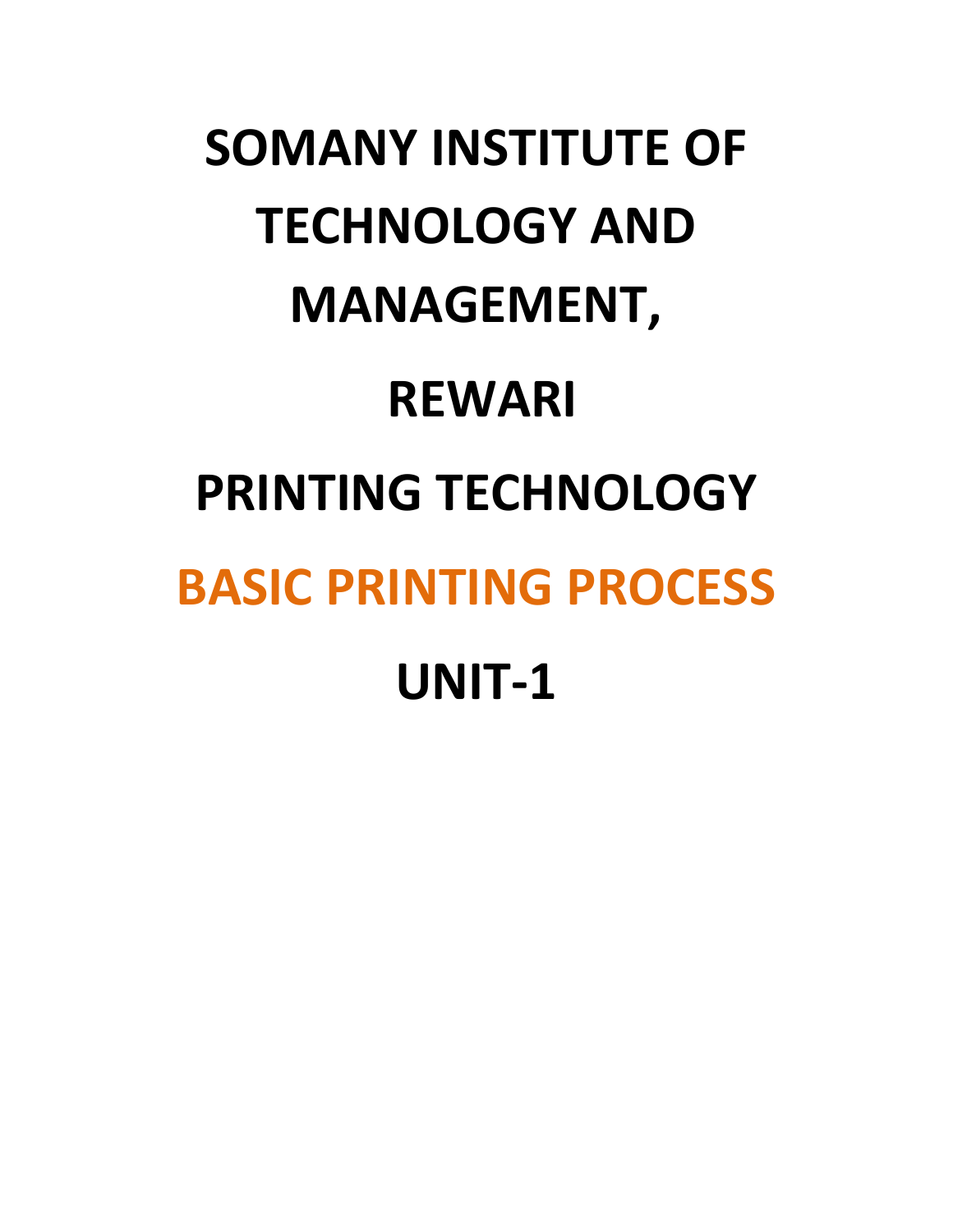## **HISTORY OF PRINTING-**

Modern printing began in the fifteenth century after the invention of the printing press by Johannes Gutenberg(1398-1468). However, the history of print goes back much further in time. This blog will be in two sections. The history of print from 3000b.c. up until Gutenberg's revolutionary invention will be part one. A brief description of the evolution of the industry up until the present day will be part two.

Evidence of printing techniques exists today from artefacts that are believed to date from 3000b.c. and earlier. These originate from Mesopotamia which is modern day Iraq and were created with round seals that were used to impress images onto clay tablets. Other earlier societies in China and Egypt used stamps that were then used to print on cloth. Later on the Chinese began to use wooden blocks to print onto silk. During the Han Dynasty (around 220a.d.) a further breakthrough occurred when print was produced in the three primary colours, cyan (blue), magenta (red) and yellow. When combined with the original colour of black a kaleidoscope of virtually all other colours can be created.

During the Roman Empire, which is a little further back in the historical timeline in about 130b.c., the first 'Acta Diurna' appeared. This is Latin for 'Daily Acts` and can be considered as the first ever newspaper. However, they were not printed, at the time they were carved onto stone or metal and scribes then made copies and distributed them in order to disseminate news and ideas to the provinces of the Empire. This was an important breakthrough because newspapers and print were to become synonymous for centuries until the present day.

The first moveable type printing press was invented in China by an alchemist named Bi Sheng around the year 1040a.d. This was an important technological breakthrough because for the first time it became possible to mass produce a text or book incredibly quickly and efficiently compared to anything else before. There are still a few surviving books produced from the clay-baked moveable type characters in  $12<sup>th</sup>$  century China. However, because of the complexities of Asian writing systems (Chinese, Korean and Japanese alphabet was made up of thousands of characters which each would need to be cut individually for moveable printing) this method did not really catch on and the widespread use of wooden blocks continued in China.

It was the Europeans who really embraced moveable type and in the middle of the 15<sup>th</sup> century Johannes Gutenberg invented what can be considered the first Printing Press. What set Gutenberg apart from his Chinese predecessors was the mechanisation of the transfer from moveable type to print. By automating the process using machine rather than hand assembly, mass production was made possible, combined with superior ink using linseed oil and soot instead of the Chinese water-based ink. Cost efficient,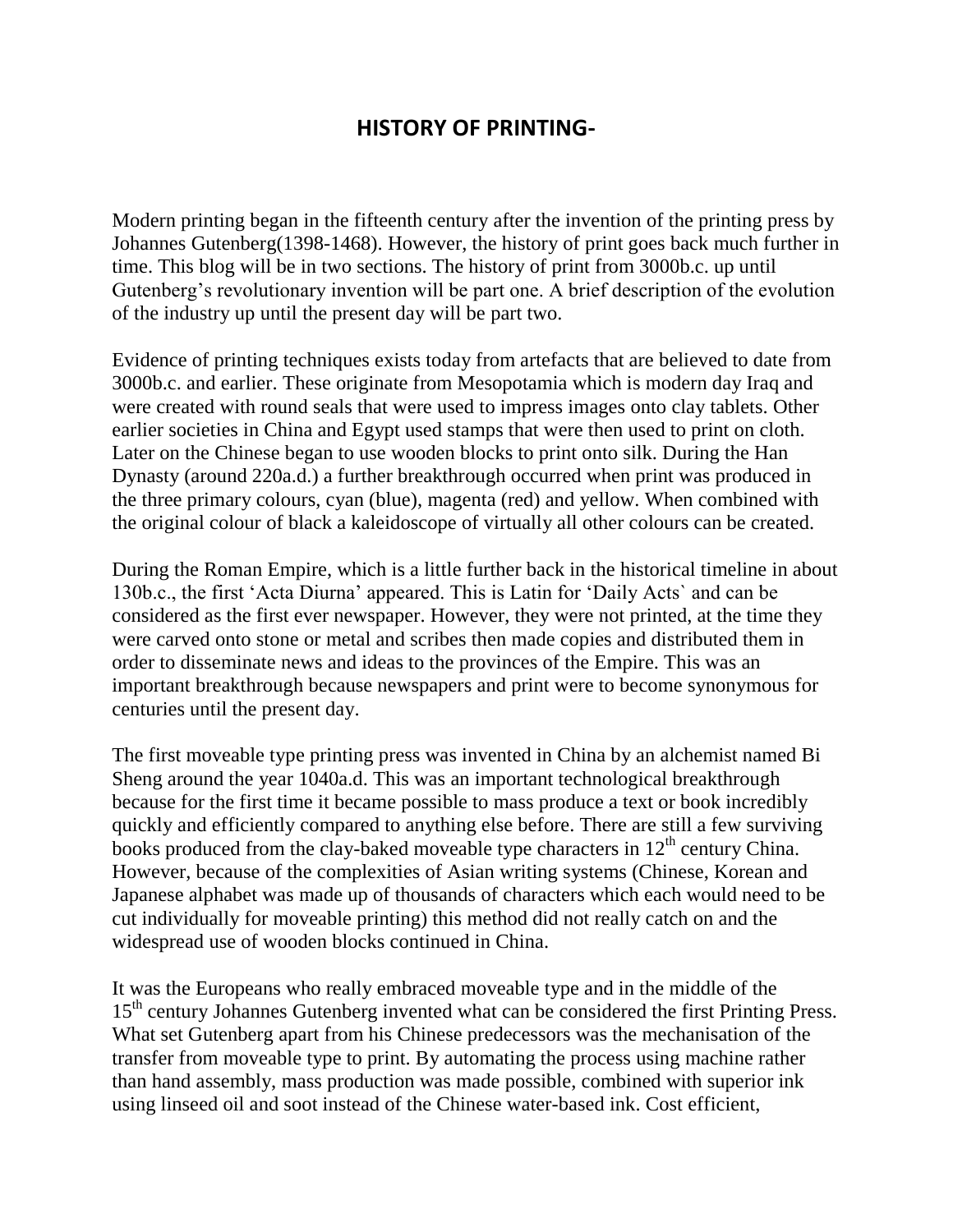production printing of books began on an industrial scale and the Print Industry began on its exponential, profitable growth journey.

Although the first lithograph offset press was invented by Englishman Robert Barclay in 1875 using two cylinders, one made of hard stone or metal and the other made of rubber which was used to pull the item being printed upon through the press, the real technological breakthrough emerged a few years later by a discovery made by Ira Washington Rubel in America. It happened by accident, while operating his lithographic press, he noticed that if he failed to insert paper the metal plate would transfer the image onto the rubber impression cylinder. If paper was then placed into the machine the image would appear on both sides. To his amazement the image from the rubber impression was far superior and created a sharper, clearer look. He quickly exploited his 'mistake` and is credited with inventing the first offset printing press as we have come to know it today.

If we compare the printing methods with today's litho print machines we can understand that recent technology has led to hugely impressive production workhorses capable of quick drying times and versatile enough to print on plastic substrates as well as traditional paper and magazines. Today, speed of production and turnaround times are vital for any printing business to gain competitive advantage. High quality, waste reduction and fully loaded with the latest UV and LED technologies, print machinery manufacturers are just as competitive with each other in the pursuit of business in the form of capital investment as printers are with each other as they ruthlessly undercut each other to win consumer facing customers.

Heidelberg is arguably the market leader for providing printing presses and has achieved an unprecedented boost in sales in the U.K.recently. An example of this is speedmaster XL75 62 five-colour press, it has an impressive automatic colour and register adjustment system and the evidence available suggest that the investment is certainly worthwhile. In today's industry the most competitive, efficient firms tend to use this incredibly reliable piece of machinery and it will be interesting to see the next breakthrough regarding quality and automation. Printing firms will continue to seek new business and improvements regarding productivity and waste reduction will be key selling points for suppliers like Heidelberg. The industry has certainly come a long way since the wooden blocks and clay tablets mentioned earlier.

## **SCOPE OF PRINTING-**

Printing and Print – Packaging industry in India is growing; people are taking keen interest in this key industry now. There are more than 36 printing institutes some of these giving even post-graduate education. Every year more than 3500 new printing engineering graduates joins the industry, while still much more get on the spot training in the print shops. Printing especially Packaging printing is now one of the industry. It is